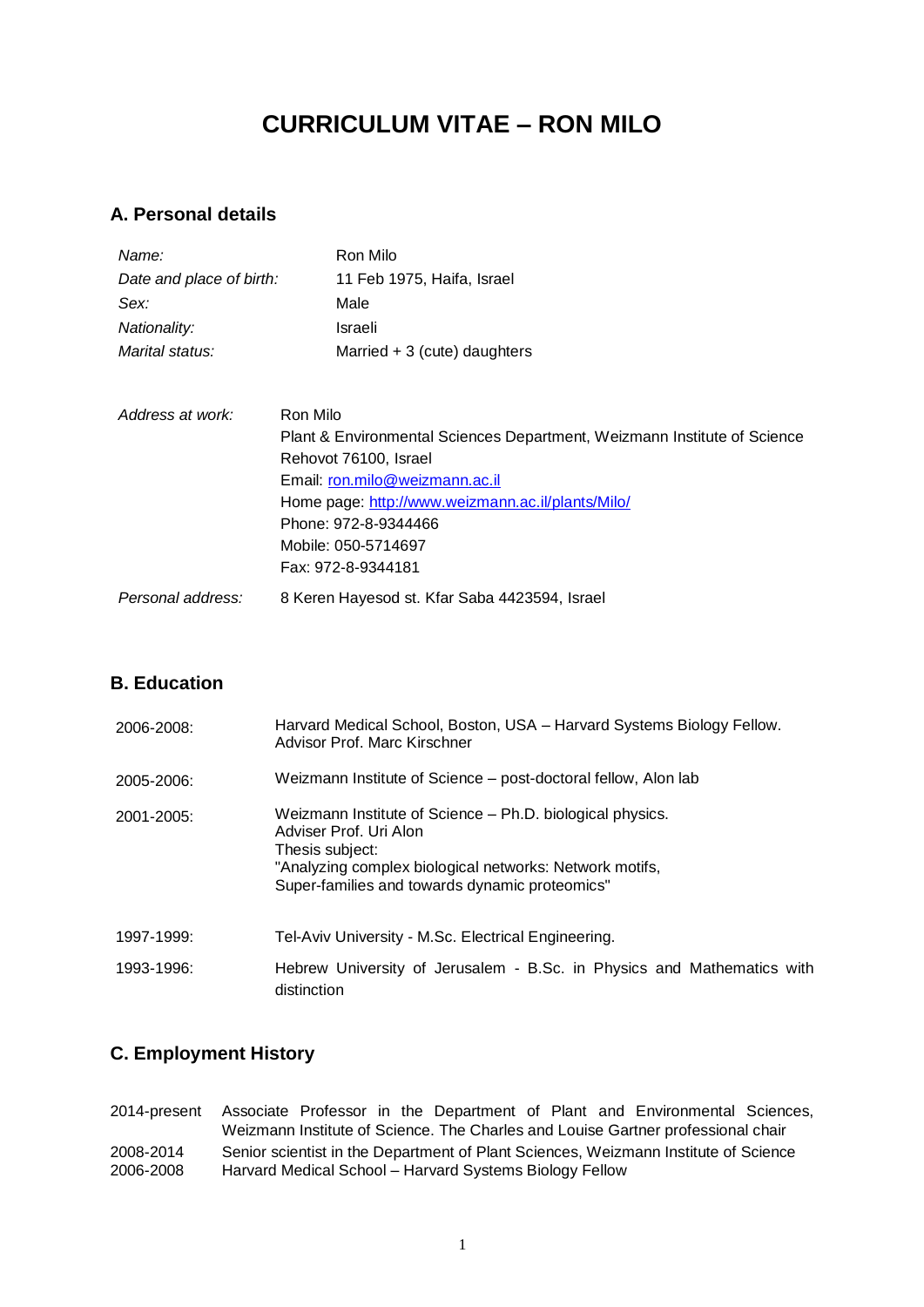# **D. Academic administration**

### *Institutional service activities*

- Chairperson, Science and Technology in elementary and middle schools committee, Israel ministry of Education (2017-present)
- Head, Sustainability and Energy Research Initiative at Weizmann (2017-present)
- Weizmann scientific council steering committee member (2017-present)
- Head, Israel young academy of sciences (2015-2017)
- Head, Beck Canadian center for alternative energy research at Weizmann (2017-present)
- Member of steering committee for Weizmann new research grants and projects website
- Member of committee for the evaluation of the Weizmann female postdoc fellowships program
- Member of steering committee of Weizmann visitor center
- Life sciences senior scientists' day, 2011, Organizer (with Nachum Ulanovsky).
- Founding member and coordinator, Weizmann young PI forum [\(www.weizmann.ac.il/YoungPI\)](http://www.weizmann.ac.il/YoungPI)
- Head of the green and sustainable campus task force nominated by Weizmann president (2010 present, [www.weizmann.ac.il/Green\)](http://www.weizmann.ac.il/Green)

### **E. Other appointments**

#### *Teaching experience*

- 2017-2018: "Cell Biology by the Numbers", Feinberg graduate school, WIS (50 students).
- 2015-2016: "Cell Biology by the Numbers", Feinberg graduate school, WIS (50 students).
- 2014-2015: "Cell Biology by the Numbers", Feinberg graduate school, WIS (40 students).
- 2013-2014: "Cell Biology by the Numbers", Feinberg graduate school, WIS (50 students).
- 2010: "Plant biology", Feinberg graduate school, WIS (science teachers track, with members of the Plant Sciences department).
- 2010: "Photosynthesis in a changing world", Feinberg graduate school, WIS (with members of the Plant Sciences department).
- 2010: APH161, "Physical biology of the cell", Cold spring harbor laboratory winter mini-course, (with Prof. Rob Phillips, Caltech & Prof. Julie Theriot Stanford).
- 2009, 2010: "Renewable/Sustainable energy", Feinberg graduate school, WIS (with Prof. David Cahen).
- 2007: Guest lecturer, Harvard university; Course: Adaptation in biology
- 2004-2005: Teaching fellow, WIS, Course: Introduction to systems biology
- 2000-2002: Teaching fellow, School of physics Hebrew University Jerusalem. Courses: Waves and optics; Advanced laboratory in physics

### *Student examiner*

• M.Sc. applicants admission committees to the Weizmann Institute biology and bioinformatics tracks*.*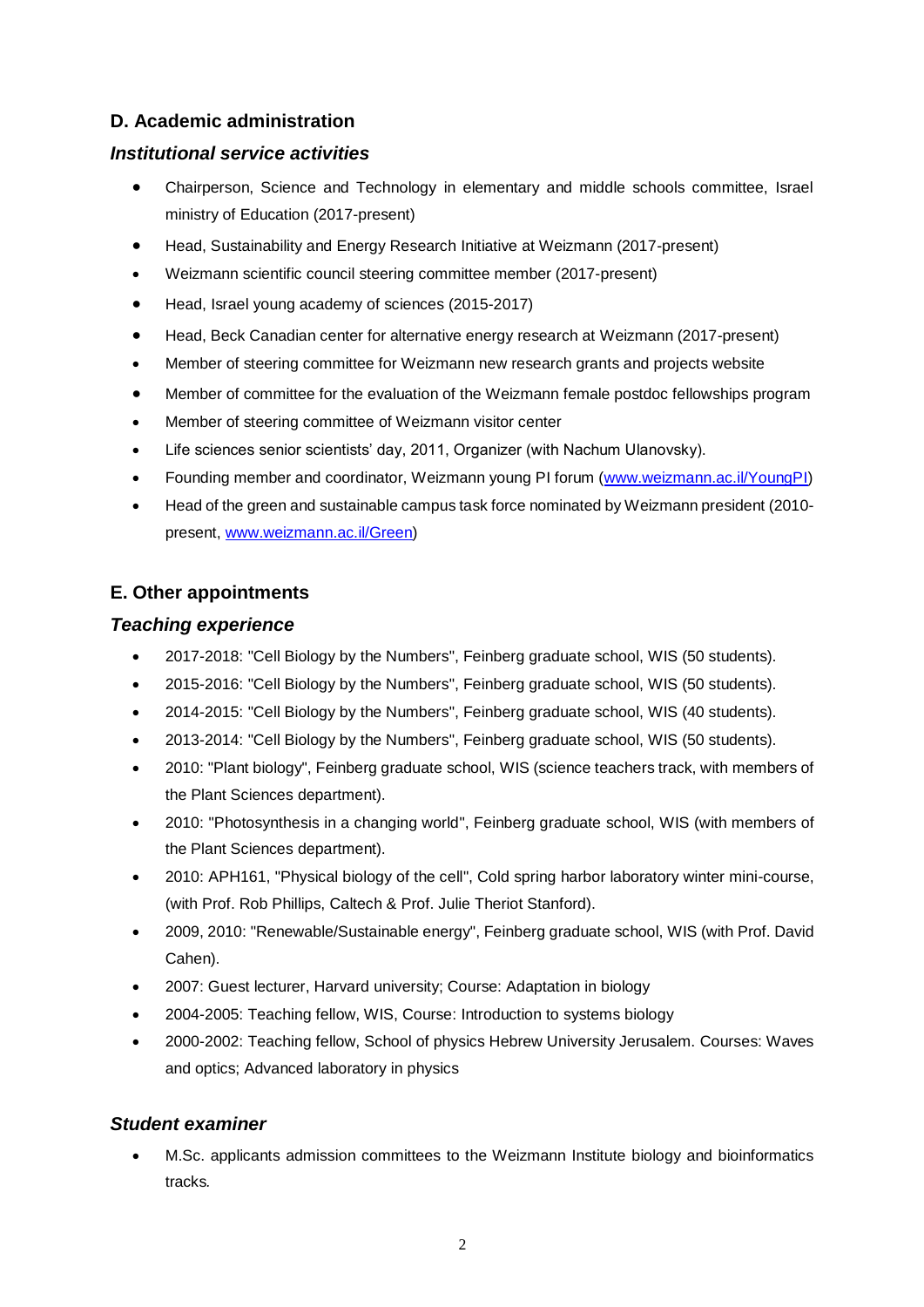- Ph.D. advisory committee: Zvi Tamari (Barkai lab), Nir Waysbort (Friedman lab), Alon Wellner (Tawfik lab), Michal Breker (Schuldiner lab), Sivan Navon (Pilpel lab), Uria Alcolombri (Vardi lab), Shai Fleyshon (Pick lab), Tamir Biezuner (Shapiro lab), Pablo Szekely (Alon lab), Guy Polturak (Aharoni lab), Yael Korem (Alon lab), Uri Weill (Schuldiner lab), Hila Sheftel (Alon lab), Yonit Ben David (Bayer lab), Ido Rog (Klein lab), Huanhuan Wang (Yakir lab)
- MSc examiner: Assaf Carmi, Idan Frumkin (Pilpel lab), Irit Schachrai (Alon lab), Leeat Yankilevitch (Segal lab), Hila Sheftel (Alon lab), Guy Gaziv (Alon lab).
- PhD examiner: Yoni Savir (Tlusty lab), Danny Ben Zvi (Barkai lab), Sergey Malitsky (Aharony lab), Shira Mintz (Aharony lab), Menny Kirma (Galili lab), Tamir Klein (Yakir lab), Johanna Stern (Bayer lab), Idan Frumkin (Pilpel lab).
- External thesis examiner and advisory board: Tomer Benyamini (Ruppin and Sharan lab, Tel Aviv University), Naama Tepper (Shlomi lab, Technion), Noa Gordin (Eichler lab, BGU), Dimitry Moch (Shlomi lab, Technion), Alon Stern (Shlomi lab, Techinon), Shir Tariki (Kissinger lab, BGU).

### *Peer reviewer*

- Scientific journals, ≈10 manuscripts per year (including Science, PNAS, Cell, eLife (also as guest editor), Nature Chemical Biology, Molecular Systems Biology, PLOS Computational Biology, Plant Physiology, Biophysical Journal, FEBS Letters, Plant Science, J. Exp. Botany, BMC systems biology, Trends in Plant Science, Metabolites, NAR, PLOS ONE, Computational and Structural Biotechnology Journal, Metabolic Engineering, Scientific Reports, Environmental Microbiology, Synthetic Biology, Biochemical Society Transactions, Small Ruminant Research, Clinical and Experimental Pharmacology and Physiology, Bioinformatics, Science Advances, Nature Communications, Biotechnology Advances, Cell Stress and Chaperones, Elementa, Cell Systems, Microbial cell factories).
- Grant applications from Israel and abroad (HFSP, BSF, ISF, BARD, Swiss national science foundation, Dutch organization for scientific research-NWO, Portugal ministry of science, Israel Ministry of agriculture, Israel Ministry of Science).

# **F. International Recognition**

#### *Honors and awards*

- 2013 Weizmann Institute Scientific Council award
- 2012 EMBO Young Investigator Program
- 2010 Thomson-Reuters International Excellence in Scientific Research recognition for 2000-2009 (based on ISI highly cited paper)
- 2008 Yigal Alon Fellowship award by the Council for Higher Education in Israel
- 2006 Recipient of the GE & Science Prize for Young Life Scientists "All Other Countries" category winner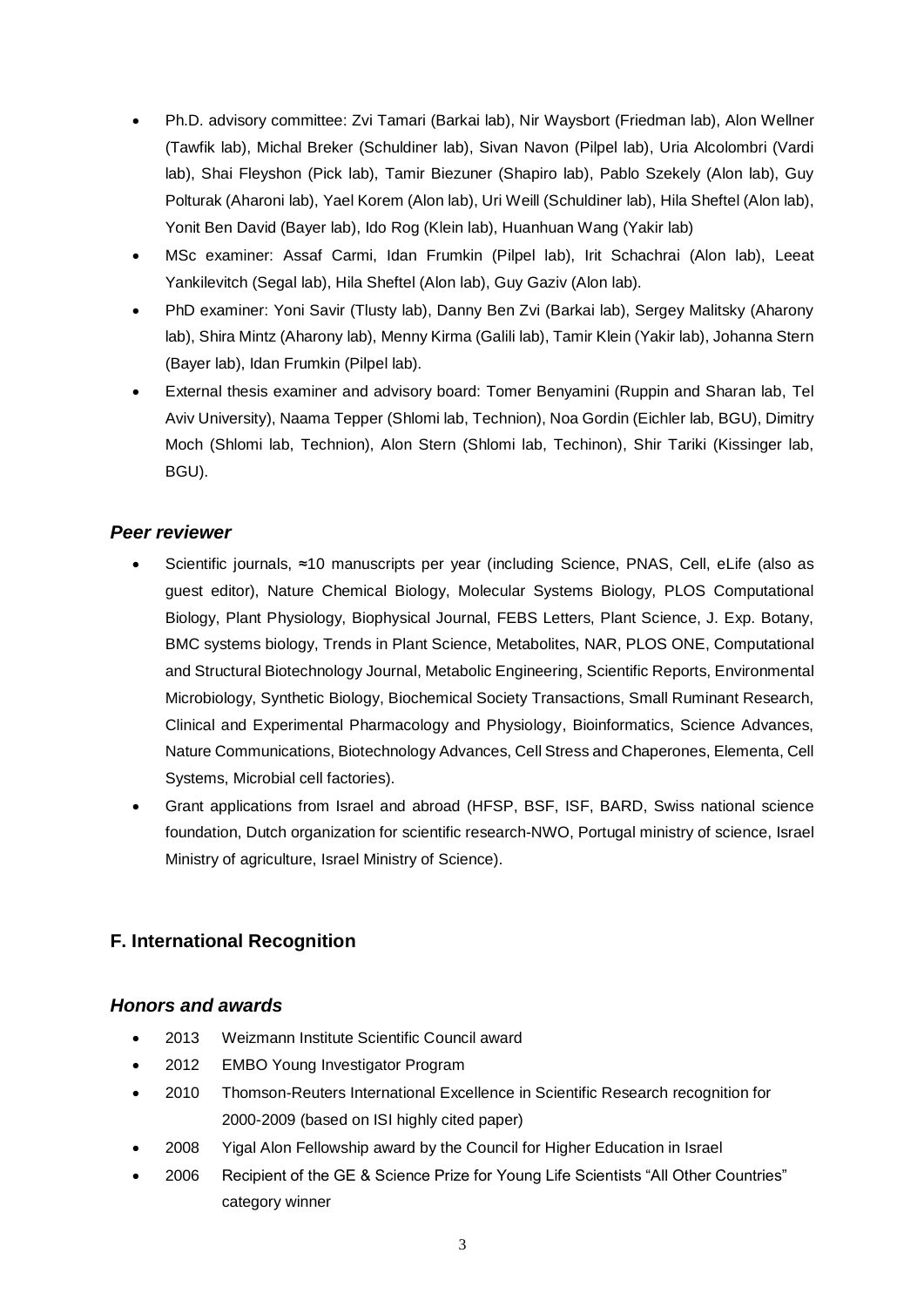- 2006 Recipient of the Kennedy Prize, Weizmann Institute
- 2005 Recipient of the Helinger Memorial Prize, Weizmann Institute
- 2004 Recipient of the D.N.Chorafas international Ph.D. award
- 2004 Recipient of the Israeli parliament award for university students
- 2004 Recipient of the Dean's award for excellence at the Weizmann Institute
- 2002 Recipient of the Horowitz center for complexity science Ph.D. Scholarship
- 1998 Recipient of the Trozki Scholarship for outstanding achievements
- 1997 Recipient of the Tel-Aviv University School of Engineering Scholarship for Outstanding Achievements
- 1994 Dean's list in Faculty of Exact Sciences of Hebrew University of Jerusalem
- 1992 Recipient of the Amos-De-Schalit Scholarship for research work done in a summer workshop at the Weizmann Institute; Chosen for Weizmann Institute Delegation to Young Scientist International Conference in London.
- 1990 First place in National Physics Olympiad, Technion and Israel national museum of science

### *Conferences and Workshops Organization*

- 2018 Organizing committee annual conference of the Israeli society for ecology and the environment, at the Weizmann Institute.
- 2018 Panel organizer and leader, "The future of Israeli science education", Tel Aviv University.
- 2018 Overseeing the students organizing committee, "Synthetic Biology Applications for a Livable Future", at the Weizmann Institute.
- 2017 Organizer & chair of session conference on "Food for today and tomorrow" at the Weizmann Institute.
- 2016 Member of organizing committee of sustainable food systems conference, TAU.
- 2015 Organizer and chair of session on "Food security and sustainability" in the annual meeting of the Israeli society for ecology and environmental studies, Jerusalem.
- 2013 Invited chair of 16<sup>th</sup> International conference of photosynthesis research session on "Regulation of C3 carbon reduction cycle", St. Louis, USA
- 2015 Chair of session in the annual meeting of the Israeli society for ecology and environmental studies, HUJI.
- 2013 Chair and organizer of session in annual meeting of the Israeli society for microbiology, "Evolutionary Processes in Microbiology", Bar Ilan University, Israel
- 2011 Session chair and workshop organizer ("Sustainability and Systems biology") at the Weizmann-Harvard meeting on systems biology
- 2010 Weizmann systems biology annual retreat (with Eran Segal)
- 2010 Department of plant sciences retreat (with Dror Noy)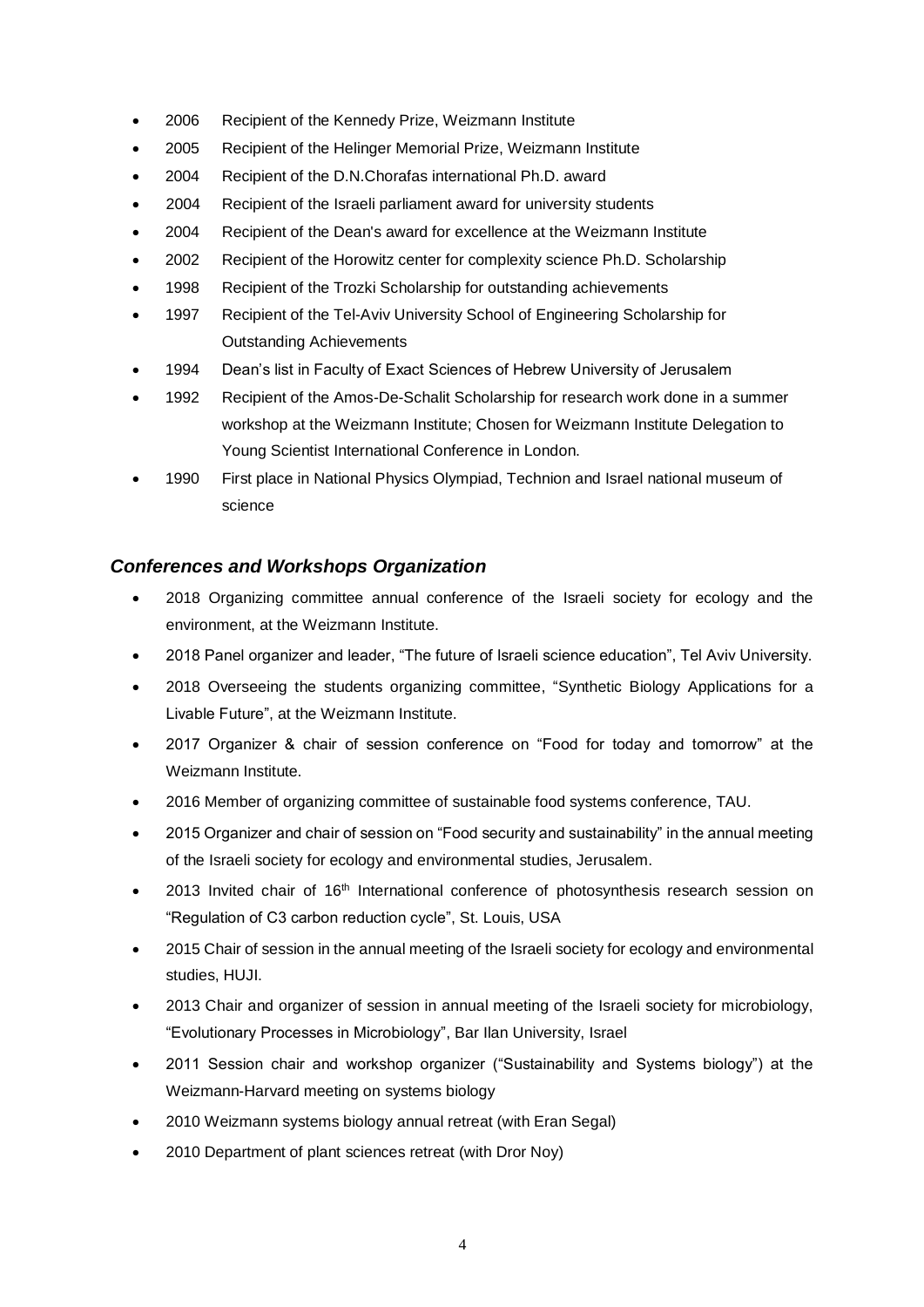#### *Lectures at Congresses and Workshops*

- 1. Optimization and Trade-offs in Cell Growth and Survival, "The biomass distribution on Earth", Weizmann Institute, Feb 2018.
- 2. How to change the world conference, "The biomass distribution on Earth", Royal Institute of Science London, Nov. 2017.
- 3. Gordon research conference CO2 Assimilation in Plants from Genome to Biome, "Sugar synthesis from CO<sup>2</sup> in E. coli", Italy, May 2017.
- 4. Ilanit conference of the Israeli federation of biology societies, workshop on soft skills for young researchers, Eilat, Feb. 2017.
- 5. Evolution and Systems Microbiology session at the Ilanit conference of the Israeli federation of biology societies, "Evolving carbon fixation in the lab", Eilat, Feb. 2017.
- 6. Keynote speaker at conference on facing high throughput data analysis challenges in life sciences, Tel-Hai college, "Sugar synthesis from CO<sub>2</sub> in E. coli", Dec. 2016.
- 7. Keynote speaker at the 17<sup>th</sup> International conference on photosynthesis research, "Sugar synthesis from  $CO<sub>2</sub>$  in E. coli", Maastricht, Aug. 2016.
- 8. Sustainable food systems conference, "Land, water and GHG burdens of meat, eggs and dairy production", Tel Aviv University, June 2016.
- 9. Harvard plant biology initiative annual symposium, "Evolving carbon fixation in the lab", Boston, May 2016.
- 10. Batsheva de Rothschild conf. on breaking yield barriers of crop plants, "Redesigning carbon fixation through computational & evolutionary approaches", Ein Gedi, Mar. 2016.
- 11. European winter school on systems biology, "Cell biology by the numbers", Innsbruck, Feb. 2016.
- 12. Radcliffe meeting on Gene expression by the numbers, "A minimalistic resource allocation model explains ubiquitous increase in proteins expression with growth rate", Boston, June 2015.
- 13. Microbial ecogenomics in agriculture symposium, "Can E. coli be evolved to perform carbon fixation?", Hagoshrim, May 2015.
- 14. EMBO Young Investigator program symposium, "Can E. coli be evolved to perform carbon fixation?", Barcelona, May 2015.
- 15. Migal-Leopoldina-FEMS symposium, Microbiology 2015 Health and Environment, "Rewiring E. coli central metabolism for carbon fixation", Hagoshrim, Mar. 2015.
- 16. Meeting of the German & Israeli young academies, "BioNumbers & Proteomaps: Cell Biology by the Numbers made accessible and visual", Jerusalem, Feb. 2015.
- 17. The sounds of photosynthesis, WIS, "Rewiring E. coli central metabolism for carbon fixation", Feb. 2015.
- 18. Chemistry and biotechnology at the service of humanity symposium, Technion, Israel, Oct. 2014.
- 19. Workshop on the Economy of a Cell: Resource Allocation, Trade-Offs and Efficiency in Living Systems, Trieste, Italy, June 2014.
- 20. Yale-Weizmann symposia, WIS, "Rethinking carbon fixation", Jan 2014
- 21. Keynote speaker at SB@NL systems biology conference, Nov 2013, "Rethinking carbon fixation"
- 22. Israeli Society of ecology and the environment annual meeting, "Multi-Metric Environmental Costs of Animal-Based Categories of the United States' Diet", HUJI, Oct. 2013
- 23. Speaker and session head at the  $16<sup>th</sup>$  International society of photosynthesis research meeting, St. Louis, Aug 2013, "Rethinking carbon fixation"
- 24. Israeli Society of microbiology annual meeting, "microbiology by the numbers", Bar Ilan University, Feb. 2013
- 25. Weizmann-Jefferson symposia, WIS, "Rethinking carbon fixation", Jan 2013
- 26. From molecules to networks conference memorizing Efraim Katzir legacy, "Lessons from genome wide quantitative proteomics studies", WIS, Nov 2012
- 27. Invited as keynote speaker to the Gordon research seminar on "Molecular Basis of Microbial One-Carbon Metabolism" (lecture delivered by my student due to family constraints), August 2012.
- 28. ETH life sciences symposium, key note speaker, "Rethinking carbon fixation", Davos, June 2012
- 29. Weizmann-Strasbourg symposium, "Rethinking carbon fixation", WIS, Jan 2012
- 30. Annual meeting of Sunbiopath, "Rethinking carbon fixation", WIS, Jan 2012
- 31. Technion, BioNorth Shmuel Neeman center, "Rethinking carbon fixation", December 2011
- 32. Genopole, Paris France, "Rethinking carbon fixation", November 2011
- 33. International conference of the society for experimental biology, key note speaker, "Rethinking carbon fixation", July 2011, Glasgow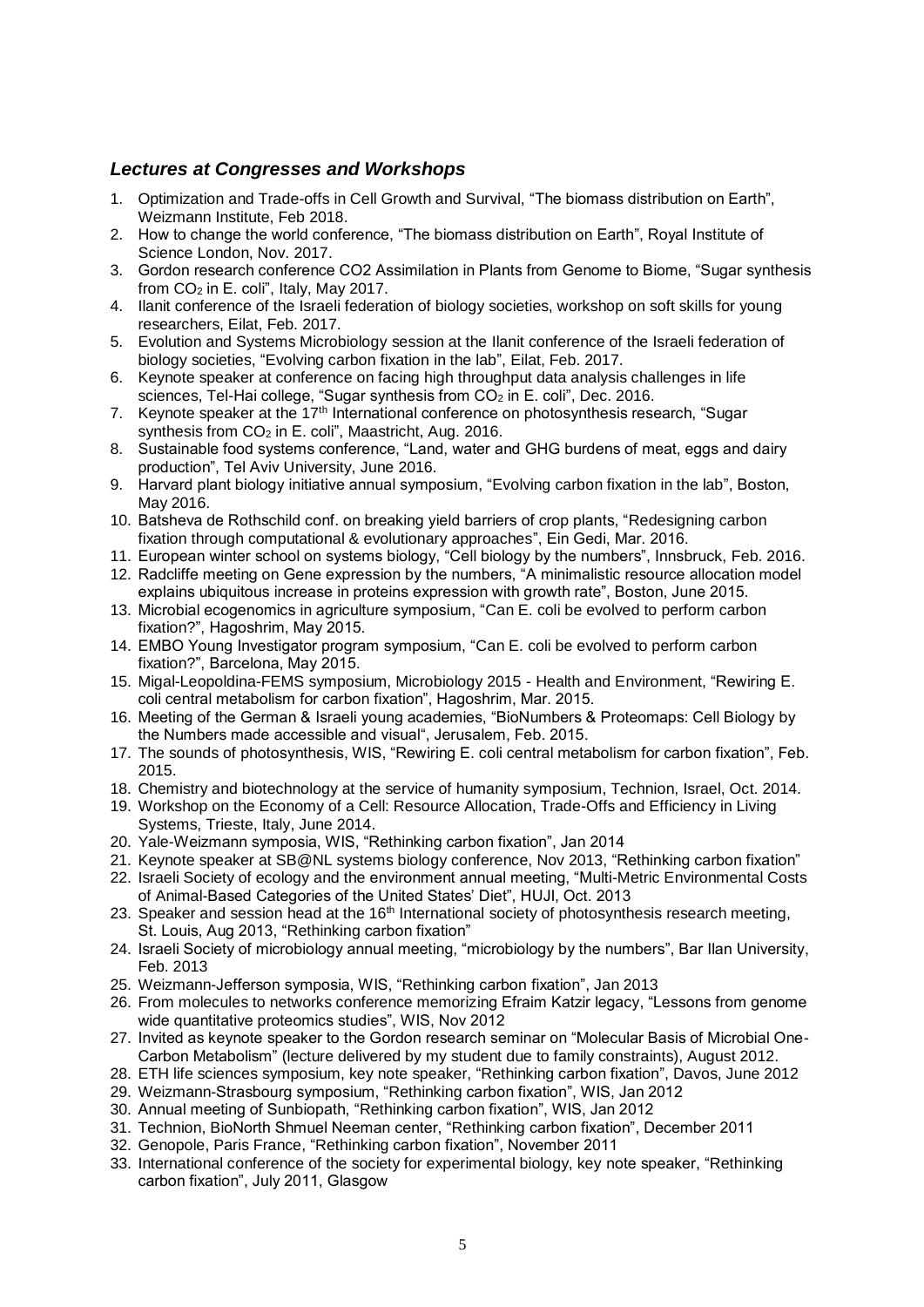- 34. Invited speaker to the Gordon research conference on "CO2 Assimilation in Plants: Genome to Biome (lecture delivered by my student due to family constraints), May 2011.
- 35. CRI (center for interdisciplinary research) Paris, "BioNumbers- from personal dream to community resource", Mar 2011
- 36. Weizmann-Harvard meeting on systems biology, "Rethinking carbon fixation", WIS, Mar 2011
- 37. Ilanit, Eilat, "Rethinking carbon fixation", Feb 2011
- 38. Made in Weizmann, January 2011, "BioNumbers the database of useful biological numbers"
- 39. National Congress of Biochemistry, Porto, Portugal, 10/12/10 (keynote speaker)
- 40. Systems Biology: Bridging the Gap between Disciplines, Barcelona, Spain, 10/11/10 (keynote speaker)
- 41. Weizmann-Korean institute of science and technology symposium, WIS, 30/11/10, "Rethinking carbon fixation".
- 42. International symposium on Signals, Sensing and Plant Primary Metabolism, Potsdam Germany, 7/10/10
- 43. Cambridge UK, Sainsbury Institute for plant sciences, 8/7/10
- 44. Israeli Society for biochemistry and molecular biology, WIS, 4/2/10, "Metabolomics"
- 45. Weizmann-Singapore technology institute symposium, Zichron Yaakov, 10/1/10
- 46. San Diego/Del Mar, Sainsbury Institute for plant sciences, 20/11/09
- 47. Ein Gedi/ISF metabolism symposium, 02/11/09
- 48. Portugal systems biology workshop, Nov 09
- 49. 2nd International BIOmics Workshop & *Conference*, WIS, Aug 09
- 50. EU Summer course, plant systems biology, Nottingham, UK, Jun 09
- 51. Israeli Association for Microbiology Conference, Bar Ilan University, Mar 09
- 52. Nano-course lecturer, optimality models in biology, HMS, USA, May 09
- 53. Israeli Association for BioInformatics Conference, WIS, Apr 09
- 54. Imperial College-WIS workshop, Zichron Yaacov, Jan 09
- 55. Energy optimization and the design of photosynthesis, March 2009, Avron-Minerva symposium on photosynthesis, Jerusalem, Israel
- 56. Energy optimization and the design of photosynthesis, June 2008, Gordon research conference, Amherst, USA
- 57. Energy optimization and the design of photosynthesis, May 2008, Prochlorofest MIT, Cambridge, USA
- 58. Variability and memory of protein levels in human cells, September 2007, Hebrew University faculty of biology, Jerusalem, Israel
- 59. Energy optimization and the design of photosynthesis, May 2007, Banbury meeting on design principles in biology conference, Cold spring harbor , USA
- 60. Variability and memory of protein levels in human cells, August 2006, American Protein society annual meeting, San Diego, USA
- 61. National Evolutionary Synthesis Center (NESCent) Workshop on Integrated Studies of Genetic Networks: A New Evolutionary Synthesis, Florida, January 2006
- 62. EMBL young investigators PhD course, Heidelberg, September 2005
- 63. Okinawa institute for science and technology, International conference on systems biology, Japan, 2005.
- 64. Mathematical biosciences institute, "Searching for building blocks and design principles in the genetic regulatory network of E. coli", Mathematical Biosciences institute, Ohio state university, Nov 2004
- 65. Belgian bioinformatics conference 2004, Leuven, Belgium. (Keynote speaker)

#### *Invited seminars*

- 1. Keynote lecture at the Israeli parliament (Knesset) annual ceremony for young scientists, Mar 2018.
- 2. Swammerdam Institute for Life Sciences (SILS) of the University of Amsterdam seminar, "The biomass distribution on Earth", Aug. 2017.
- 3. BGU Sde Boker faculty seminar, "Can E. coli be persuaded to make sugar from  $CO<sub>2</sub>$ ?", Dec 2016.
- 4. National iGEM meeting, Technion, "Sugar synthesis from CO<sub>2</sub> in E. coli<sup>"</sup>, Sept 2016.
- 5. Master class at Center Research Interdisciplinary (CRI), Paris, "Sugar synthesis from CO<sub>2</sub> in E. coli", Sept 2016.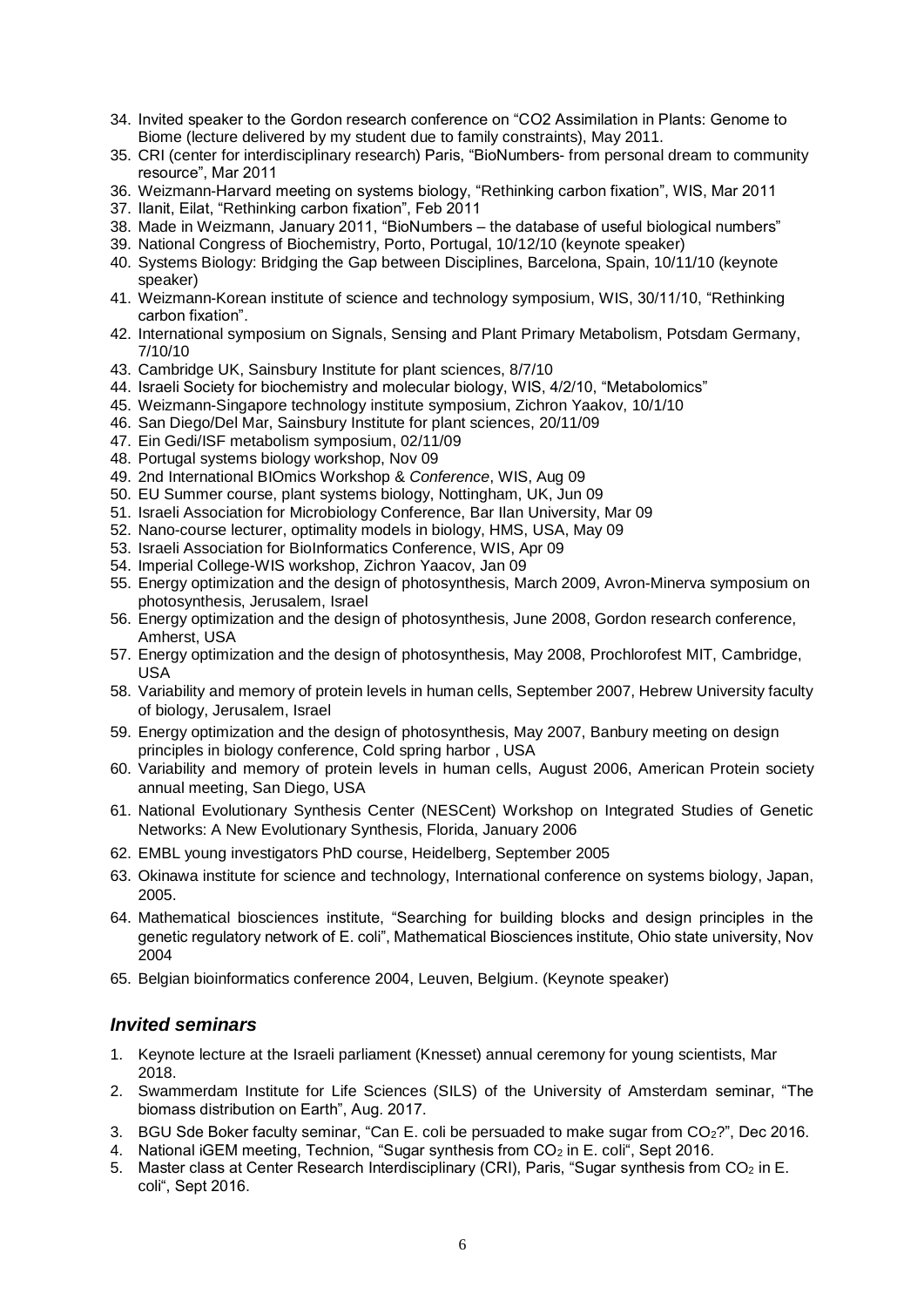- 6. Technion medical school, "Can E. coli be evolved to perform carbon fixation?", faculty seminar, June 2016.
- 7. Ben Gurion University, "Can E. coli be evolved to perform carbon fixation?", biology faculty seminar, May 2016.
- 8. WIS, "Can E. coli be evolved to perform carbon fixation?", metabolism forum, May 2016.
- 9. WIS, "Can E. coli be evolved to perform carbon fixation?", life sciences colloquium, Apr. 2016.
- 10. Bar Ilan University, "Can E. coli be evolved to perform carbon fixation?", Nano sciences seminar, Apr. 2016.
- 11. Haifa University, "Can E. coli be evolved to perform carbon fixation?", Dept. seminar, Mar. 2016.
- 12. Bar Ilan University, "Can E. coli be evolved to perform carbon fixation?", Biophysics seminar, Jan. 2016.
- 13. ETH Zurich, "Can E. coli be evolved to perform carbon fixation?", Nov. 2015.
- 14. Vrije universiteit Amsterdam lunch seminar, "A fully functional Calvin cycle in E. coli", Apr. 2015.
- 15. Hebrew University, Department of computer science BioForum, "Rewiring E. coli central metabolism for carbon fixation", Oct 2014
- 16. University of Lausanne (UNIL), Faculty of biology and medicine, biology and integrative genomics lecture series, June 2014
- 17. Tel Aviv University, Porter school of environmental studies, March 2014
- 18. Tel-chai college/Migal, Biotechnology unit, "Rethinking carbon fixation", Feb 2014
- 19. Oxford University, Department of Botany, "Rethinking carbon fixation", April 2013
- 20. John Innes research center, "Rethinking carbon fixation", April 2013
- 21. Vulcani Agricultural Research Organization, "Rethinking carbon fixation", Jan 2013
- 22. Tel Aviv University, Department of molecular and cell biology, "Rethinking carbon fixation", Jan 2013
- 23. Hebrew University, Department of biological chemistry, "Rethinking carbon fixation", Jan 2013
- 24. Ben Gurion University, Department of physical chemistry, "Rethinking carbon fixation", Dec 2012
- 25. WIS, Mathematical principles in biology forum, "Taking a census of the cell proteome", November 2012
- 26. Ecole Normale Superieure, Paris, "Rethinking carbon fixation", September 2012
- 27. Berkeley, EBI colloquium, "Rethinking carbon fixation", May 2012
- 28. Stanford, Carnegie institute seminar, "Rethinking carbon fixation", May 2012
- 29. Caltech, Biophysics colloquium, "Rethinking carbon fixation", April 2012
- 30. Hebrew university Jerusalem, Faculty of agriculture, Department of environmental studies, "Rethinking carbon fixation", March 2012
- 31. WIS, Plant Sciences Department seminar, "Back of the envelope glimpses into cell biology", January 2012
- 32. WIS, Mathematical principles in biology forum, "Back of the envelope glimpses into cell biology", January 2012
- 33. Tel Aviv University, Department of earth and planetary sciences, "Rethinking carbon fixation", Nov 2011
- 34. WIS, Department of environmental science and energy research, "Rethinking carbon fixation", June 2011
- 35. Tel Aviv University, Department of biotechnology and microbiology, "Rethinking carbon fixation", May 2011
- 36. Tel Aviv University, Department of ecology and biology of plants, "Rethinking carbon fixation", May 2011
- 37. Haifa University Oranim, "Rethinking carbon fixation", April 2011
- 38. WIS, Forum on mathematical principles in biology, "the moderately proficient enzyme ", March 2011
- 39. WIS, department of biological chemistry, "Rethinking carbon fixation", Feb 2011
- 40. Hebrew University, department of earth sciences, "Rethinking carbon fixation", Feb 2011
- 41. Ben Gurion University, department of immunology and microbiology, "Rethinking carbon fixation" 11/10
- 42. Cambridge UK, Department of plant sciences, "Rethinking carbon fixation" 11/10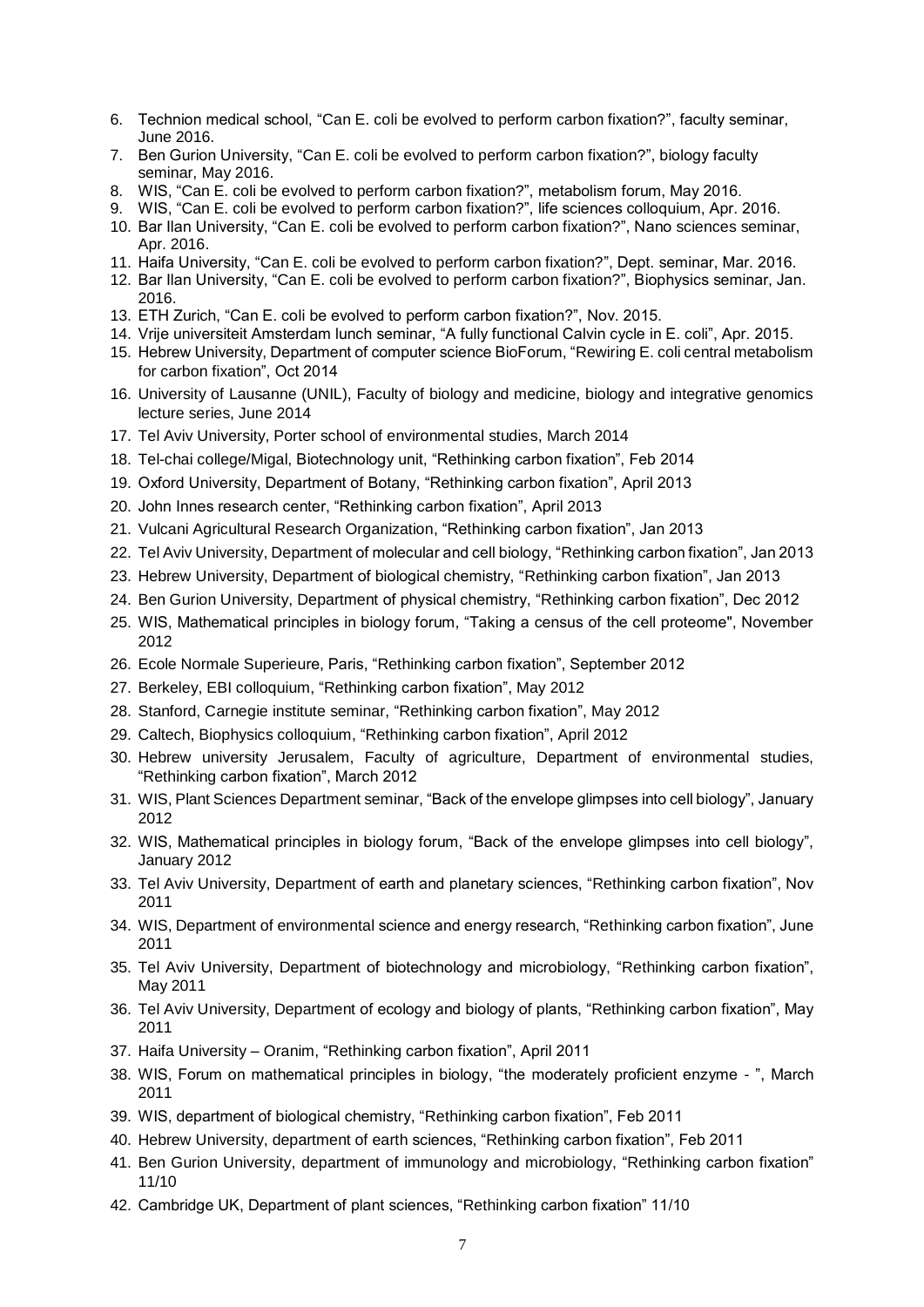- 43. Evogene Inc., "Rethinking carbon fixation" 22/7/10
- 44. Bar Ilan University, Biology, "Rethinking carbon fixation" 23/6/10
- 45. Tel Aviv University, Computer science, "Rethinking carbon fixation" 20/5/10
- 46. Hebrew university Jerusalem, Givat Ram, Department plant sciences and the environment, "Rethinking carbon fixation" 16/5/10
- 47. Ben Gurion University, Department of biology, "Rethinking carbon fixation" 26/4/10
- 48. Rethinking carbon metabolism, February 2010, Bat Yaar agricultural research station, Bat Yaar, Israel.
- 49. Tel Aviv University, Department of cell biology and immunology, Optimality in carbon metabolism, January 2010.
- 50. Mathematical principles in biology forum, "Rethinking carbon fixation", WIS, 23/12/09
- 51. Vulcani Agricultural Research Organization, "Rethinking carbon fixation", 2/12/09
- 52. Department of Plant molecular biology, University of Lausanne, "Optimality in carbon metabolism", 27/8/09
- 53. Technion, Bioinformatics Forum, "Optimality in carbon metabolism", 11 June 09
- 54. Plant Sciences Department, Faculty of Agriculture, HUJI, "Optimality in carbon metabolism", Jun 2009
- 55. MPI Golm, symposium, "Optimality in carbon metabolism", Jun 09
- 56. Sde Boker, Department Seminar, Ben Gurion University, Apr 09
- 57. Tel Aviv University, Department of Molecular and ecological Plant biology, "Optimality in carbon metabolism",
- 58. Mathematical principles in biology forum, "The relationship between physiological and evolutionary adaptations in hemoglobin", WIS, Oct 08
- 59. Energy optimization and the design of photosynthesis, 2008, Theory lunch Department systems biology, Harvard Medical School, Boston, USA
- 60. WIS, Department plant sciences, "Energy optimization and the design of photosynthesis", 29/11/2007
- 61. Mount Sinai Medical School seminar, "Variability and memory of protein levels in human cells", NYC, 2008
- 62. Faculty of biology, Technion, "Variability and memory of protein levels in human cells", 2008
- 63. Faculty of biology, Hebrew university Jerusalem, "Variability and memory of protein levels in human cells", 2008
- 64. MIT department of physics seminar, "Variability and memory of protein levels in human cells" 2007
- 65. Tufts University, Bioinformatics lectures series, "Variability and memory of protein levels in human cells" 2007
- 66. Harvard Bauer Center for systems biology forum, "Variability and memory of protein levels in human cells" 9/2/2007
- 67. Department plant sciences, "Variability and memory of protein levels in human cells", WIS, 7/1/2007
- 68. Department of biomedical engineering seminar, Boston University, "Variability and memory of protein levels in human cells", 27 September 2006
- 69. Hebrew university Jerusalem Haddasa, Bioinformatics seminar, "Variability and memory of protein levels in human cells" 20/3/2006
- 70. Technion, Bioinformatics Forum, "Variability and memory of protein levels in human cells" 9/3/2006
- 71. MIT cell signaling initiative seminar, "Variability and memory of protein levels in human cells" 2006
- 72. Harvard division of engineering and applied science seminar, "Variability and memory of protein levels in human cells" 2006
- 73. UCSF, "Variability and memory of protein levels in human cells" 2006
- 74. About 10 seminars on PhD research on network motifs prior to 2002-2005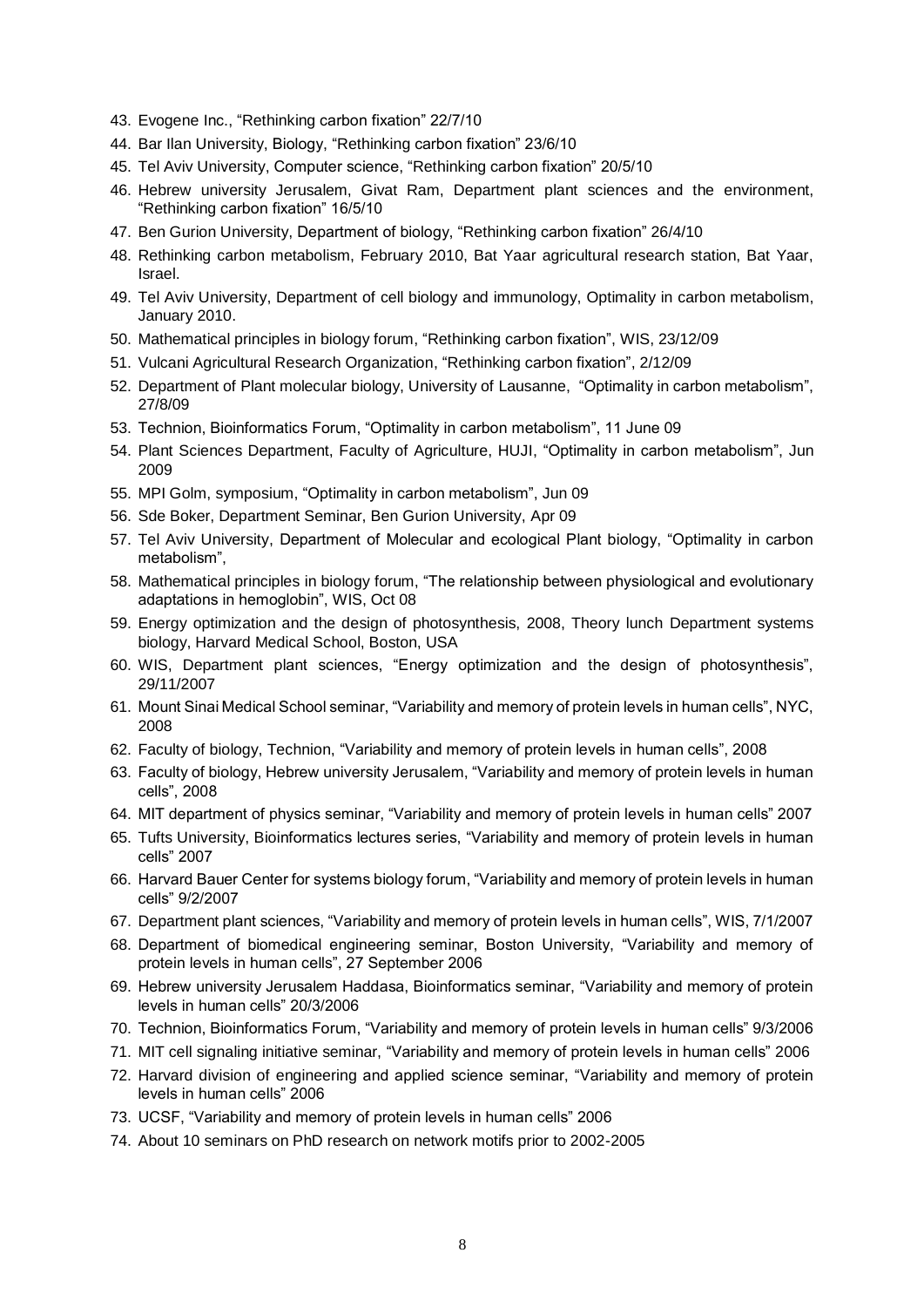# *Educational outreach activities*

- 2002-present: >10 outreach lectures at Davidson center for scientific education, including a TEDx education lecture.
- 2008-present: 2-3 lectures a year in high schools, educational programs, NGOs etc.
- 2010, Keynote lecture at the annual meeting of Israeli high school biology teachers
- 2012, Keynote lecture at the annual meeting of Israeli high school chemistry teachers

# **G. Scientific Productivity**

### *Competitive Grants*

- Singapore-Israel, NRF-ISF (2017-2020): Integrating in vivo and in vitro approaches for metagenomic RuBisCO sequence mining to improve carbon fixation (\$300K/lab). with Dr. Oliver Mueller-Cajar from NTU.
- Israeli science foundation (ISF 740/16; 2016-2021): A fully functional Calvin-Benson cycle in *E. coli* for rapid lab evolution of Rubisco (\$80K/y; Total \$400K).
- European research council (2016-2020): Analysis, Design and Experimental Evolution of Novel Carbon Fixation Pathways (**€**400K/y; Total **€**2.0M).
- EMBO young investigator program (2013-2015, **€**15K/y; Total **€**45K).
- Kahn Center for Systems Biology of the Human Cell (2011-2012): Mapping the genetic and metabolic rearrangements associated with the adaptation of *E. coli* for growth on the C1 compound formic acid A first step for engineering *E. coli*for cultivation using electricity (\$40K)
- European research council (2011-2015): Synthetic metabolic pathways for carbon fixation (**€**300K/y; Total **€**1.5M)
- Alternative energy research initiative Weizmann (2009) Alternative Carbon Fixation Cycles for Increased Productivity and Sustainable Energy (\$50K)
- Israeli science foundation (ISF; 2008-2011): The quantitative relationship of gene regulation and function to natural environmental conditions in the Lac model system (\$60K/y; Total \$240K).
- Israeli science foundation equipment Photosynthetic and wild strains high throughput dynamic gene expression characterization facility (\$140K)
- Alternative energy research initiative Weizmann (2008-2010) GeoNumbers: the useful energy, environment and sustainability numbers database & ecoDollars: the environmental cost of products. (\$60K)
- Yeda-Sela foundation Investigation of optimality principles in the structure of metabolic networks (\$50K)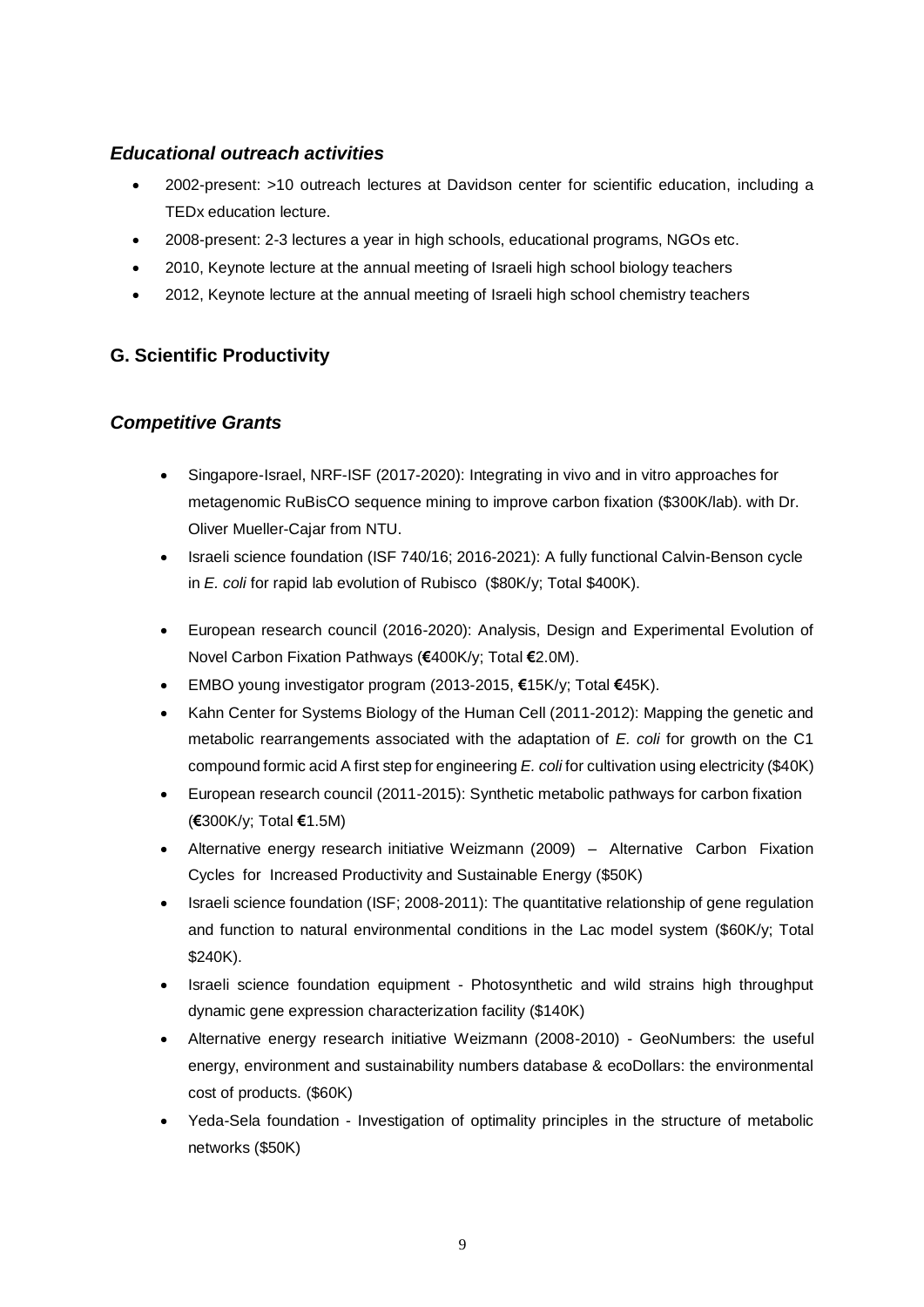### *Lab members*

### **M.Sc. students -**

- Roee Ben-Nissan, 2017-present
- Taga Shaket, 2017-present
- Yinon Bar-On, 2015-2016
- Elad Hertz, 2015-2017
- Shmuel Gleizer, 2012-2013
- Shira Amram 2012- 2014
- Ayellet Levin, 2011-2013
- Oren Yishai, 2011-2013
- Niv Antonovsky, 2009-2010

### **Ph.D. students -**

- Yinon Bar-On, 2017-present
- Yonatan Zegman, 2015-2016
- Dan Davidi, 2013-present
- Alon Shepon, 2013-2018
- Shmuel Gleizer, 2013-present
- Uri Barenholz, 2012-2016
- Leeat Yankielowicz-Keren (joint with Eran Segal), 2011- 2016
- Lior Zelcbuch, 2011-2015
- Niv Antonovsky, 2011-2015
- Elad Noor, 2009-2013
- Arren Bar Even, 2009-2012

### **Postdoctoral fellows -**

- Noam Prywess, 2016-present
- David Wernick, 2015-2017
- Niv Antonovsky, 2015-2016
- Alon Wellner, 2013
- Arren Bar Even, 2012-2013
- Libbat Tirosh, 2009-2010

### **Lab technicians -**

- Keren Frish, 2016-2017
- Yehudit Zohar, 2011- 2016

### **Undergraduate workers by the hour -**

Approx. 6 at any given time, >20 in total.

### **Other researchers/programmers**

- Alon Shepon, 2010-2013
- Uri Moran, 2010-present
- Avi Flamholz, 2010-2012
- Wolfram Liebermeister, 2011